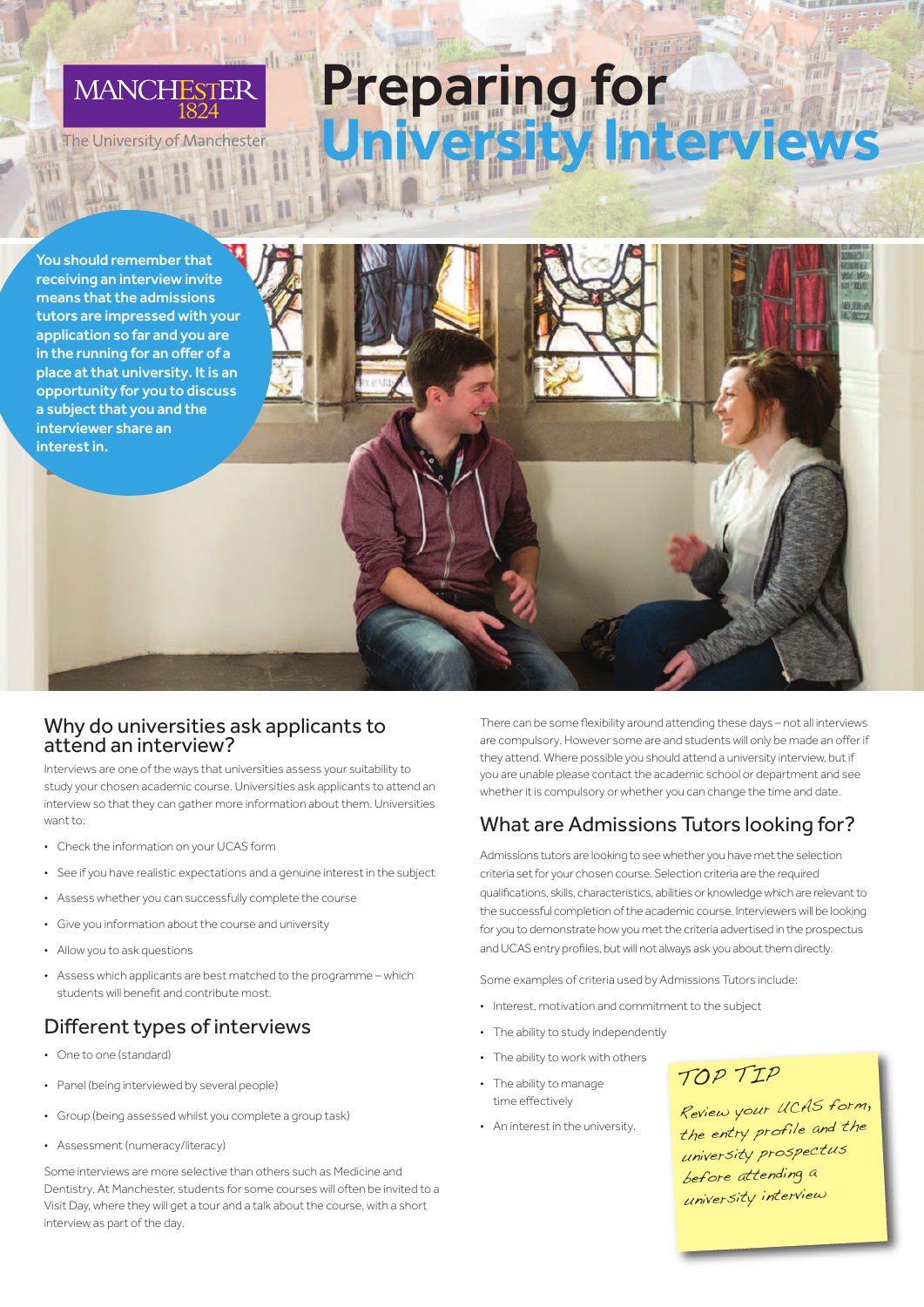## Interview Questions

University interview questions are usually derived from the following sources:

- Your UCAS form
- The selection criteria as specified in the prospectus and entry profiles – see activity 1
- Current developments in the field of study see activity 2
- Professional standards (for some courses).

## Activity 1: STAR Method

The STAR method can be a good way of answering questions, allowing you to evidence situations that have enabled you to develop the skills and experiences relevant to your chosen course.

**S**ituation: What was the situation? Give the interviewer a brief outline of the situation faced and your role.

**T**ask: What were the main issues involved with the situation?

What needed to be done?

**A**ction: What task/s needed to be achieved and what was the desired outcome?

What obstacles had to be overcome?

**R**esult: What was the outcome?

Why not try for yourself? We have given an example to help. The student below is applying for English and Drama.

| <b>Question</b>  | Can you tell us something about how you organise your time when you are studying?                                                                                                                                                                                                                                                                                                          |  |  |
|------------------|--------------------------------------------------------------------------------------------------------------------------------------------------------------------------------------------------------------------------------------------------------------------------------------------------------------------------------------------------------------------------------------------|--|--|
| <b>Situation</b> | Attending Sixth Form College and having a weekend job in a clothes shop.                                                                                                                                                                                                                                                                                                                   |  |  |
| $T$ ask          | Complete my A' level coursework on time and attend my weekend job where I am responsible for<br>ordering stock and serving customers.                                                                                                                                                                                                                                                      |  |  |
| Action           | Manage my time effectively to leave enough time to complete my school work, whilst also<br>working hard at my weekend job ensuring I complete the tasks I am responsible for.                                                                                                                                                                                                              |  |  |
| Result           | By doing this part time job I have developed good communication skills, the ability to manage my<br>time well and have taken on levels of responsibility. This will help with my English and Drama<br>degree, as I have experience of managing my workload successfully and will work well with my<br>fellow students in the team work activities that are required as part of the degree. |  |  |

| Question         | Have you completed a project or some other study by yourself?<br>What was good and bad about this? |
|------------------|----------------------------------------------------------------------------------------------------|
| <b>Situation</b> |                                                                                                    |
| <b>T</b> ask     |                                                                                                    |
| Action           |                                                                                                    |
| Result           |                                                                                                    |

| Question         | Can you give an example of a time when you have worked with others to complete an activity?<br>What did you like the most/least about this? |
|------------------|---------------------------------------------------------------------------------------------------------------------------------------------|
| <b>Situation</b> |                                                                                                                                             |
| Task             |                                                                                                                                             |
| Action           |                                                                                                                                             |
| Result           |                                                                                                                                             |
|                  | TOP TTD                                                                                                                                     |

| Question         | Can you give us an example of when you had to have something ready for a certain<br>date? How did you organise your time to make sure you met the deadline? | Practise speaking<br>Clearly and concisely<br>P <sup>ractise</sup> talking about |
|------------------|-------------------------------------------------------------------------------------------------------------------------------------------------------------|----------------------------------------------------------------------------------|
| <b>Situation</b> |                                                                                                                                                             |                                                                                  |
| Task             |                                                                                                                                                             | yourself in a                                                                    |
| Action           |                                                                                                                                                             | professional manner.                                                             |
| Result           |                                                                                                                                                             |                                                                                  |



## TOP TIP

When answering an interview question, you should try to respond with enough detail so that you meet th admissions criteria and try to include <sup>a</sup> 'real life' example.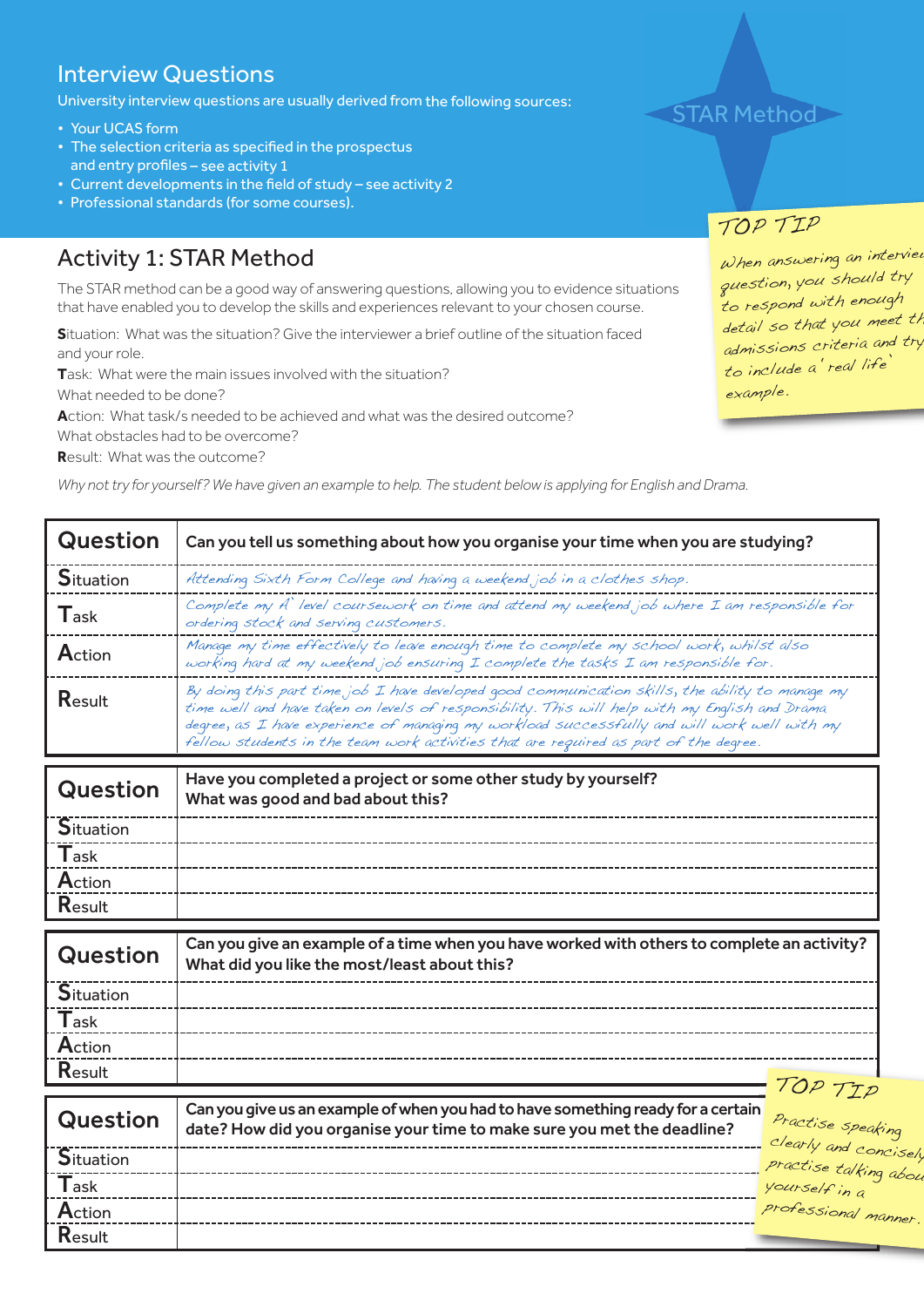## Current developments in field of study

Whatever your chosen course it is important to keep as up to date as you can on developments in that field. For example, if you are applying for a healthcare related course you may wish to consider what new treatments are being developed?

## Activity 2: Mind Map

w

1e y

We recommend that you use a mind map to brainstorm everything you know about the current developments in your chosen field of study.

Step 1: In the centre box write the subject area you are applying to.

Step 2: In the circles list:

- Any new research that is being done in this area.
- Any related news stories that are relevant to this field of study.
- Topics in your subject area that go beyond your course syllabus.
- What have you read in journals or on relevant websites?

It is important that you only talk about what you know.

If it's a subject like English or History for example, list some of the activities you have done to learn about this subject area outside of college, for example: read

books that are not on the syllabus; visited museums etc. TOP TIP

Step 3: Use the lines off the circles to record your thoughts on these issues/ developments.

Listen really carefully to the question, and take time to think about your answer. Answer the one you have been asked, not the one you wish you had. If you get tangled up, say so and start again.



Extension activity: *Can you answerthe following questions?*

- Can you give me an example of a recent 'topical' development in this field of study that you may have seen in the *media recently and do you have a view on this?*
- *- What are you reading at the moment that is of interest?*

 $\prime$ ut